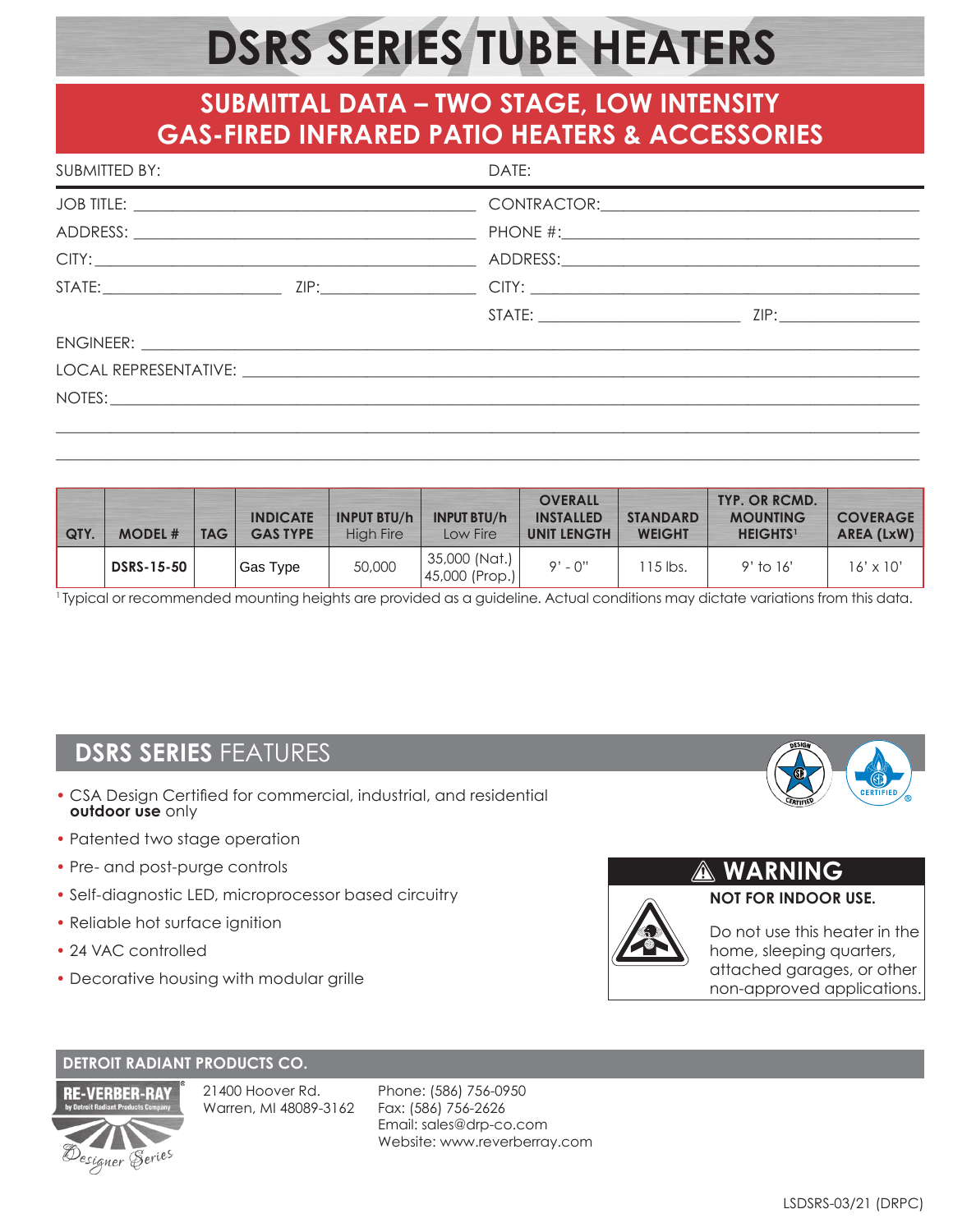## **DSRS SERIES** SPECIFICATIONS



#### **APPROVALS**

- CSA Certified to ANSI Z83.26/CSA 2.37
- Unvented outdoor approval only

#### **BURNER CONTROL BOX**

- Sight glass for burner inspection
- Totally enclosed components
- Silicone sealed, black enameled steel control housing
- Operational indicator lights

#### **GAS CONNECTION**

• 7/8 in. flare connecting to 1/2" NPT adapter to 1/2 in. x 24 in. (304) SS flex connector provided

#### **GAS SUPPLY** (Inches W.C.)

- Manifold pressure: Nat. 3.5; Prop. 10.0
- Min. Inlet pressure: Nat. 5.0; Prop. 11.0
- Max. Inlet pressure: Nat. 14.0; Prop. 14.0

#### **POWER SUPPLY**

- 120 VAC., 60 Hz. GRD, 1 Ph., 3-wire
- 60 in. grounded power cord
- Ignition Current 4.8 amps
- Running Current 1.1 amps

#### **CONTROLS**

- 24 VAC thermostatic control
- Two stage gas valve
- Silicon carbide hot surface ianitor • Safety pressure switches
- Pre- and post-purge controls
- Flame rod sensing
- Self-diagnostic LED "soft lockout"

#### **REFLECTOR**

• .040 polished aluminum

#### **COMBUSTION & RADIANT TUBES**

- 16 ga. 4" O.D. aluminized coated steel combustion chamber and radiant emitter tubes
- All tubes coated with high temperature, corrosion resistant black coating, .95 emissivity
- Slip-fit swaged tube connection

#### **LIMITED WARRANTY**

- 3 years Burner box components
- 5 years Combustion and radiant tubes
- 10 years Burner

## **DSRS SERIES** CLEARANCES TO COMBUSTIBLES (IN INCHES)

|                  | <b>INTING</b>      |              |             |     |     |
|------------------|--------------------|--------------|-------------|-----|-----|
| <b>MODEL NO.</b> | $\triangle NGIF^2$ | <b>FRONT</b> | <b>HIND</b> | OW  | FND |
|                  | $\bigcap$          |              |             | 5C  |     |
| DSRS-15-50 [N,P] | $30^\circ$         | ∠◡           |             | -40 |     |

**2** Heaters mounted on an angle between 0° to 30° must maintain clearances posted for 0° or 30°; whichever is greater.





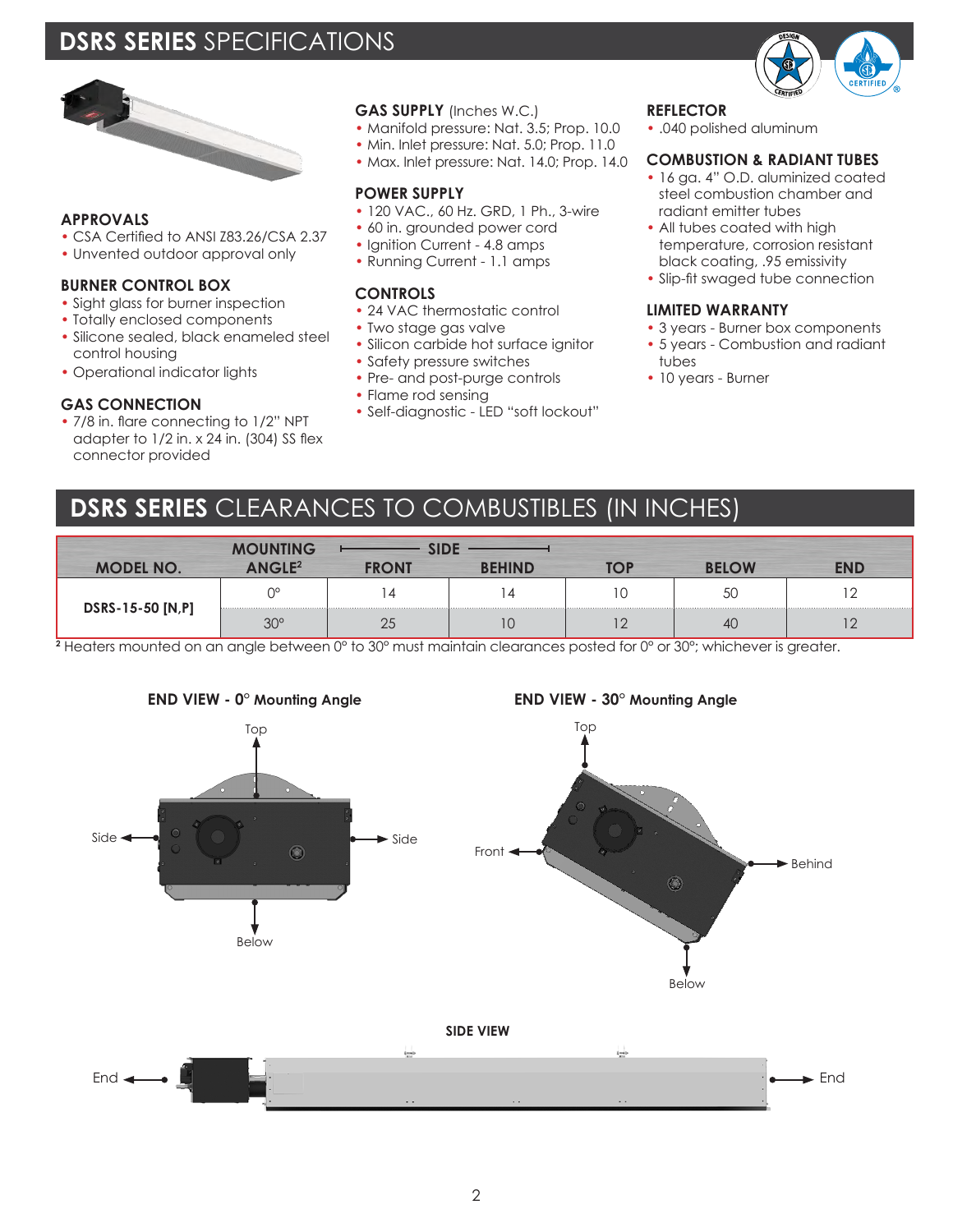## **DSRS SERIES** FIELD DATA

### **DIMENSIONAL DATA**

#### **END VIEW**





3 Hanging Point 3

#### **SIDE VIEW**



#### **FIELD WIRING DIAGRAMS**

#### **Controlling a Single Heater with a Single Control Device**

*Controlling multiple heaters with a single control device requires one ERK per heater. Refer to pg. 24 of the installation manual.*



## OPTIONAL ACCESSORIES

| QTY. | <b>PART NO.</b>                    | <b>DESCRIPTION</b>        | <b>NOTES</b>                                                                                        |  |  |
|------|------------------------------------|---------------------------|-----------------------------------------------------------------------------------------------------|--|--|
|      | <b>DS-BKT</b>                      | Mounting Bracket Assembly | Set of 3 mounting brackets with SMB. Expands from 20.6" to 45.6".                                   |  |  |
|      | 4000-01V                           | 40 VA Transformer         | 120-24 VAC primary and secondary (only required when common<br>venting). Mounted on 4x4 base plate. |  |  |
|      | <b>ERK</b>                         | External Relay Kit        | One ERK is required per heater when controlling multiple heaters on<br>a single control device.     |  |  |
|      | Single Zone Controller<br>TH-DSTS1 |                           | Single zone, two stage, low voltage controller with control knob.                                   |  |  |
|      | Dual Zone Controller<br>TH-DSTS2   |                           | Two zone, two stage, low voltage controller with control knob.                                      |  |  |